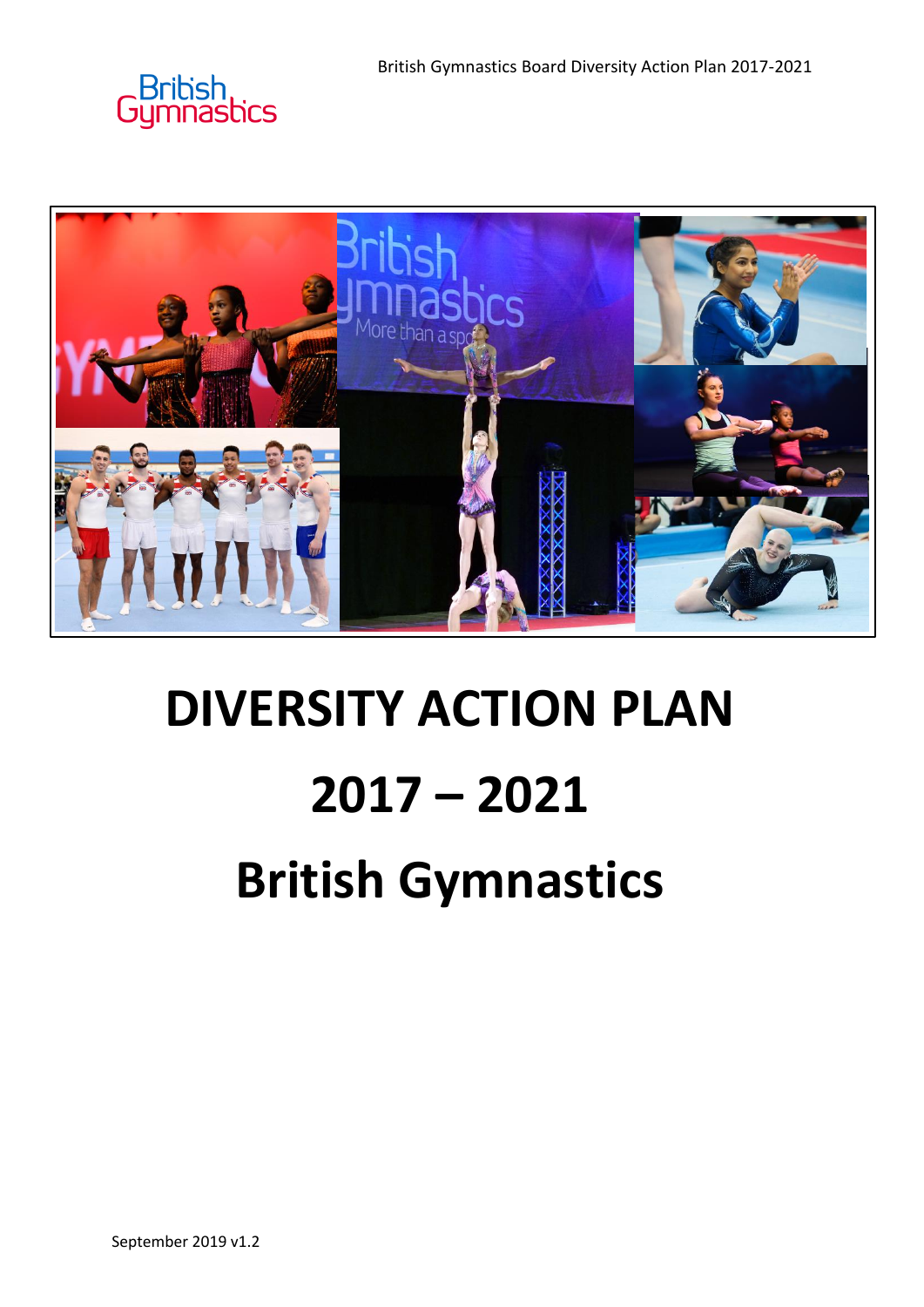# **ABOUT US**

British Gymnastics is proud to be the UK Governing Body for the sport of Gymnastics. We exist to support, lead and inspire all those involved or interested in Gymnastics.

British Gymnastics provides a national directive and structure for the sport; delivering a range of opportunities across the age spectrum and across our diverse population to take part and stay in gymnastics, as well as developing talent and delivering top-level success.

British Gymnastics disciplines include, Acrobatic Gymnastics, Aerobic Gymnastics, Disability Gymnastics, Men's Artistic Gymnastics, Rhythmic Gymnastics, TeamGym, Trampoline, Double Mini Tramp, Tumbling, Women's Artistic Gymnastics. Gymnastics For All (GFA) encompasses a wide range of activities, competitions and Festivals including Freestyle Gymnastics.

The British Gymnastics Board of Directors set the strategy for the organisation. They regularly consult with staff, committees, clubs, coaches and volunteers to ensure that British Gymnastics remains a vibrant and progressive governing body. The Board consists of 12 Directors, 4 Executive Directors, 7 Independent Non- Executive Directors and one elected President. The current make-up of the Board boasts 50% Female and 50% Male Directors.

British Gymnastics unifies the 4 Home Countries, the Isle of Man, 10 English Regions, over 1200 affiliated Gymnastics clubs, over 8,500 active coaches and an incalculable number of dedicated volunteers across the UK culminating in over 350,000 members.

With a good track record of equality work to date, particularly in the areas of gender balance and disability sport, British Gymnastics are working towards the Advanced Equality Standard due for completion in December 2019

# **OUR MISSION**

To create and inspire lasting success for Gymnastics

## **OUR VISION**

A passion shared by millions

## **OUR PRINCIPLES**

- Think gymnast
- Amaze everyone
- Create the future
- Expand expertise
- Celebrate achievement
- Set standards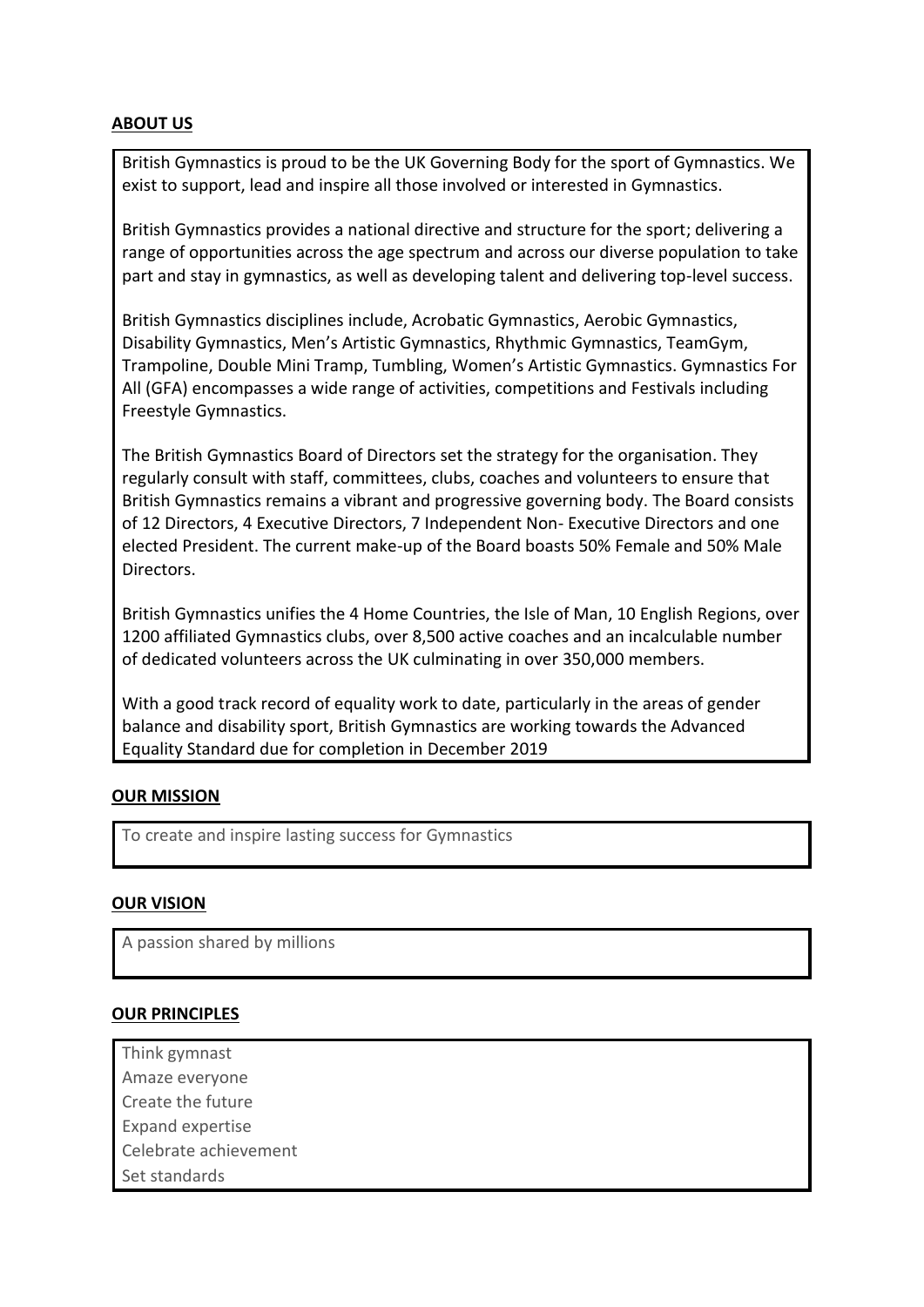# Message from Our Chair

British Gymnastics values the contribution that people of all ages, from all backgrounds, abilities, beliefs and cultures make to our sport and we believe that gymnastics enhances the health and wellbeing of everyone who takes part.

That's why we are committed to making gymnastics safe and fair for all and to increasing participation in all aspects of gymnastics by people from under-represented groups. To do that we will learn from and support all parts of our community, embrace difference, remove unnecessary barriers and embed fairness throughout our organisation and our affiliated clubs and partners.

We are working to ensure that our policies, communications and employment practices are fair. This includes using data about our communities to make objective and progressive decisions and prioritising work and investment that opens our sport to communities that do not currently engage in gymnastics. It also means having a zero-tolerance policy for unfair discrimination, victimisation and harassment.

One way we have chosen to demonstrate our determination to be a safe and fair sport is by working towards the Advanced Standard for Equality in Sport. To do this our board has made a commitment to:

- make significant progress towards diversity within board, staff (paid and unpaid), coaches, officials, members or participants
- mainstream equality through the organisation's functions, policies and procedures
- develop initiatives to address each protected characteristic

Our journey towards this standard is well advanced. We hope to achieve it in our current planning cycle (2017-2021) and to embed the standard and continue to develop and improve our diversity in the next cycle.

By valuing diversity and championing equality in gymnastics we will support people from every part of our community to take part, share our passion for gymnastics, achieve their dreams and ensure the enduring success of our sport.

Coming from a gymnastics family I want to ensure that gymnastics is a fair and safe sport that everyone who wants to take part in can enjoy and benefit from as I did. British Gymnastics has made great progress towards being a truly diverse sport and our commitment to promote a culture of integrity and equality, use evidence-based decision-making and innovate in new products and services will take us further. I'm excited to see how far we can go in continuing to produce worldbeating champions and welcoming everyone who wants to take part in our amazing sport.

Mike Darcey June 2019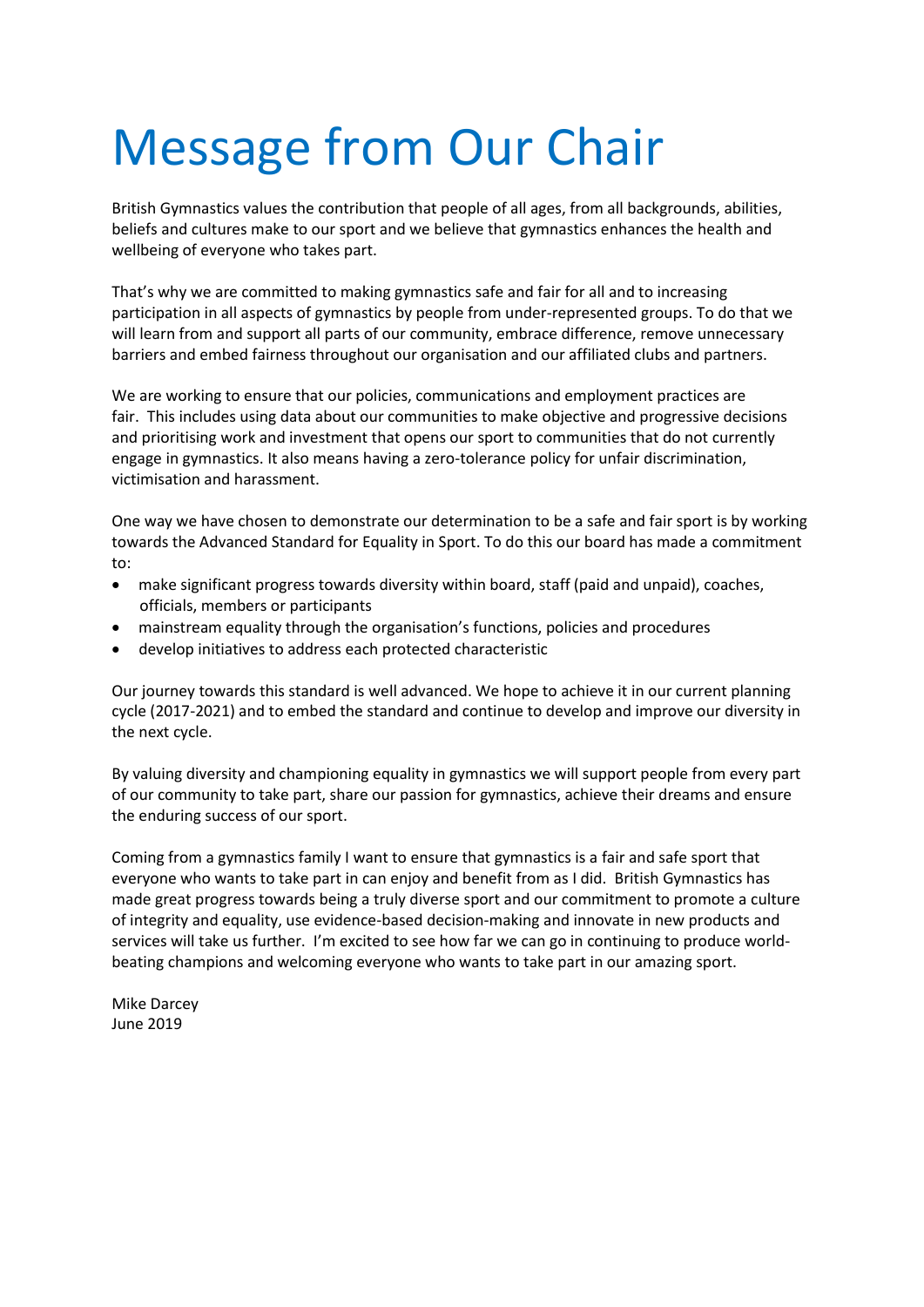| 1.Recruitment                                                                                                                                                         |                                                                                                                                                                                                                                                                                           | <b>Code for Sports Governance</b>                                                                                                                                                                                                                                                                                                                                                                                                                                                                                                                          |                                                                                                                                                       |                                                                                                                                                                        |                                                                                                                                                                                                 |                                                                                                                                                                                                                              |  |                                                                                                                                                                                                                                                       |  |  |
|-----------------------------------------------------------------------------------------------------------------------------------------------------------------------|-------------------------------------------------------------------------------------------------------------------------------------------------------------------------------------------------------------------------------------------------------------------------------------------|------------------------------------------------------------------------------------------------------------------------------------------------------------------------------------------------------------------------------------------------------------------------------------------------------------------------------------------------------------------------------------------------------------------------------------------------------------------------------------------------------------------------------------------------------------|-------------------------------------------------------------------------------------------------------------------------------------------------------|------------------------------------------------------------------------------------------------------------------------------------------------------------------------|-------------------------------------------------------------------------------------------------------------------------------------------------------------------------------------------------|------------------------------------------------------------------------------------------------------------------------------------------------------------------------------------------------------------------------------|--|-------------------------------------------------------------------------------------------------------------------------------------------------------------------------------------------------------------------------------------------------------|--|--|
| How the organisation will attract an increasingly diverse<br>range of candidates                                                                                      |                                                                                                                                                                                                                                                                                           | all appropriate actions to<br>30% of<br>encourage, a<br>Adopt a target of, and take<br><b>gender</b><br>minimum<br>$\mathsf S$<br>ត $\frac{1}{3}$                                                                                                                                                                                                                                                                                                                                                                                                          | generally<br>progressing towards gender<br>parity and greater diversity<br>public commitment to<br>Demonstrate a strong and<br>on its<br><b>board</b> | Demonstrate a strong and<br>public commitment to<br>enerally(including but not<br>mited to BAME, disability,<br>chieving<br>rogressing<br>greater diversity<br>towards | diversity<br>Req 2.1<br>maintain<br>taken to support and/or<br>Each organisation shall<br>identify proportionate<br>appropriate actions to<br>(as appropriate) the<br>rgets<br>gut<br>is a<br>Б | 룲<br>the organisation prepared<br>and publish on its website<br>roster all<br>nformation<br>Board)<br>board shall ensure<br>leadership<br>making)<br>aspects of diversity<br>about<br>(approved by<br>ਫ਼ੋ<br>work to<br>that |  | he Board)<br>$\overline{a}$<br>gainst<br>eq 2.2<br>mual update<br>rganisation prepared aı<br>ublishes on its website<br>formation<br>board shall ensure the<br>anisation prepared and<br>including an<br>(approved by<br>on progress<br>identified in |  |  |
| <b>Objective:</b> Embed good diversity and inclusion practice                                                                                                         |                                                                                                                                                                                                                                                                                           |                                                                                                                                                                                                                                                                                                                                                                                                                                                                                                                                                            |                                                                                                                                                       |                                                                                                                                                                        |                                                                                                                                                                                                 |                                                                                                                                                                                                                              |  |                                                                                                                                                                                                                                                       |  |  |
| into our recruitment activities and decision making<br>processes                                                                                                      |                                                                                                                                                                                                                                                                                           |                                                                                                                                                                                                                                                                                                                                                                                                                                                                                                                                                            |                                                                                                                                                       |                                                                                                                                                                        |                                                                                                                                                                                                 |                                                                                                                                                                                                                              |  |                                                                                                                                                                                                                                                       |  |  |
| <b>Priorities</b>                                                                                                                                                     | <b>Actions</b>                                                                                                                                                                                                                                                                            |                                                                                                                                                                                                                                                                                                                                                                                                                                                                                                                                                            | Person(s) Responsible                                                                                                                                 |                                                                                                                                                                        | <b>Completion Date</b>                                                                                                                                                                          |                                                                                                                                                                                                                              |  |                                                                                                                                                                                                                                                       |  |  |
| <b>Short Term:</b><br>Develop a checklist for<br>recruitment of NED members of<br>the Board to ensure diversity is<br>taken into consideration<br><b>Medium Term:</b> | Produce a checklist for NED recruitment<br>1.1<br>Consult with experts in the following areas to ensure best recruitment<br>1.2<br>practice is followed with regards to diversity<br>Update checklist from learnings<br>1.3<br>Use checklist for all future NED recruitment<br>1.4<br>1.5 | Debbie Stevens<br>Debbie Stevens (NEDs)/ Jane Allen                                                                                                                                                                                                                                                                                                                                                                                                                                                                                                        |                                                                                                                                                       | March 2018<br>On-going as and when vacancies                                                                                                                           |                                                                                                                                                                                                 |                                                                                                                                                                                                                              |  |                                                                                                                                                                                                                                                       |  |  |
| <b>Ensure Board Director Vacancies</b><br>continue to be advertised<br>through Diversity job boards                                                                   | such as:-<br>www.diversityjobsite.co.uk<br>LGBT: www.lgbt.media                                                                                                                                                                                                                           | Continue to advertise NED positions through appropriate job boards<br>(Exec Directors)<br>Diversity: www.ethnicjobsite.co.uk; www.asianjobsite.co.uk;<br>Disability: www.disabilityjobsite.co.uk; www.disabilitynetwork.co.uk<br>1.6 Build relationships with further Equality organisations and networks<br>ready for next vacancy to advertise more widely and to take advice on<br>the style of adverts/ wording<br>1.7 Consider exploring links with top businesses with the desired Board<br>Director skill sets, which also have diverse populations |                                                                                                                                                       |                                                                                                                                                                        |                                                                                                                                                                                                 |                                                                                                                                                                                                                              |  | arise<br>June 2018                                                                                                                                                                                                                                    |  |  |
| Long Term:<br>Review future recruitment panels                                                                                                                        | 1.8 Consider the diversity of the recruitment panel for the next NED<br>recruitment. Ensure recruitment panels are diverse in their make-up by<br>inviting relevant partners to be involved in the panel.                                                                                 |                                                                                                                                                                                                                                                                                                                                                                                                                                                                                                                                                            |                                                                                                                                                       |                                                                                                                                                                        | Nominations Committee Chair<br>their term)                                                                                                                                                      |                                                                                                                                                                                                                              |  | 2019 (or before if any Directors<br>step down before the end of                                                                                                                                                                                       |  |  |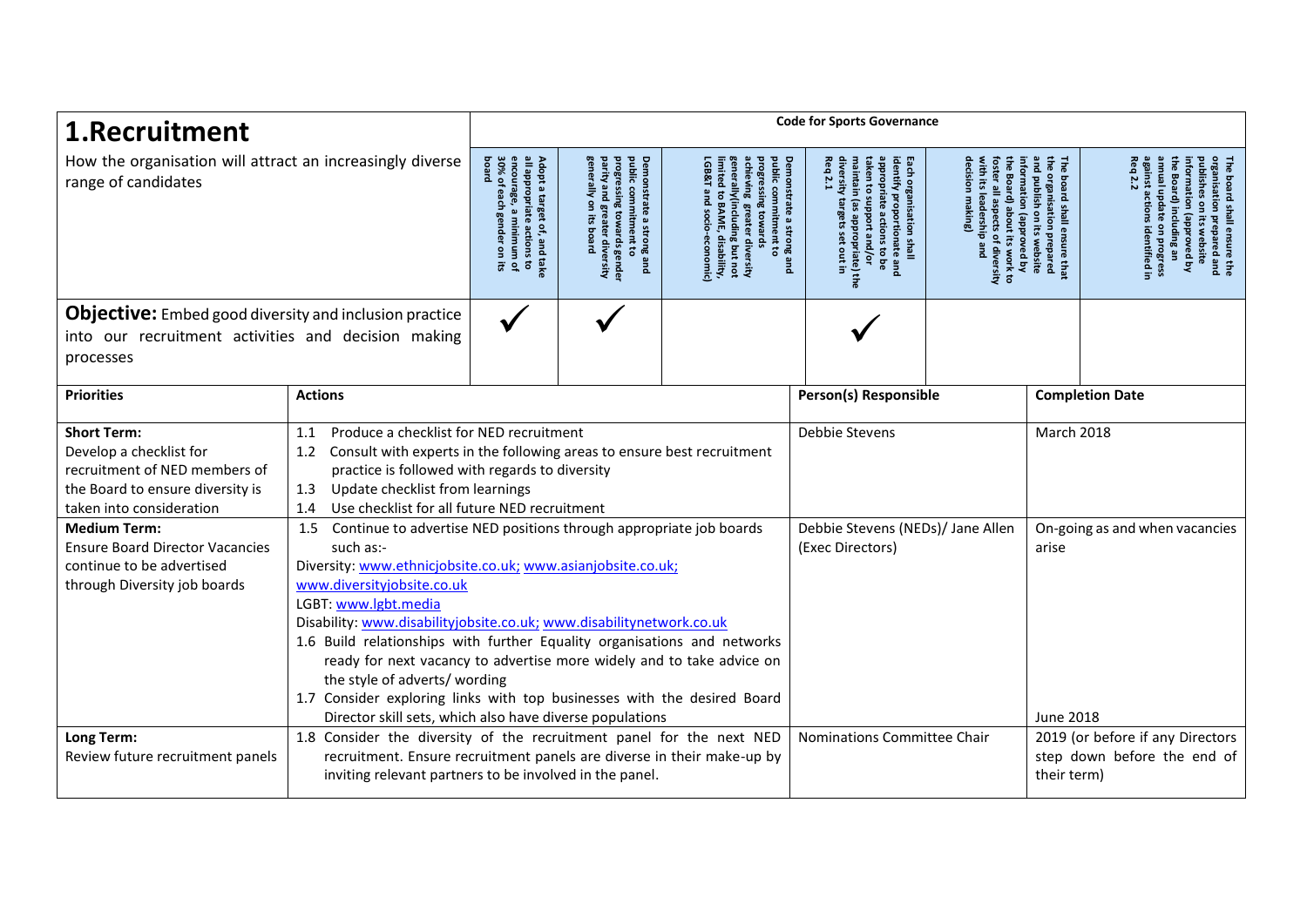| 2. Engagement                                                                                                                                                           |                                                                                                                                                          | <b>Code for Sports Governance</b>                                                                                                             |                                                                                                                                                                                                                                                                                                                                                               |                                                                                                                                                                                                                                                                                                                                                                        |                                               |                                                                                               |                                                                                                                                                                                                                                   |           |  |
|-------------------------------------------------------------------------------------------------------------------------------------------------------------------------|----------------------------------------------------------------------------------------------------------------------------------------------------------|-----------------------------------------------------------------------------------------------------------------------------------------------|---------------------------------------------------------------------------------------------------------------------------------------------------------------------------------------------------------------------------------------------------------------------------------------------------------------------------------------------------------------|------------------------------------------------------------------------------------------------------------------------------------------------------------------------------------------------------------------------------------------------------------------------------------------------------------------------------------------------------------------------|-----------------------------------------------|-----------------------------------------------------------------------------------------------|-----------------------------------------------------------------------------------------------------------------------------------------------------------------------------------------------------------------------------------|-----------|--|
| Ensuring that your organisation's commitment to diversity<br>is communicated through internal practices and externally                                                  | 30% of<br>board<br>encourage,<br>Adopta<br>lopt a target of, and take<br>appropriate actions to<br>each<br>a minimum of<br>gender on its                 | diversity generally on<br>gender parity and greate<br>public commitment to<br>progressing towards<br>Demonstrate a<br>strong and<br>$\bar{a}$ | public commitment to<br><b>Demonstrate</b><br>sconomic)<br>generally(including but no<br>GB&T and<br>chieving<br>ogressing towards<br>$\overline{\mathbf{5}}$<br><b>BAME,</b><br>greater diversity<br>socio-<br>a strong and<br>disability                                                                                                                    | out in<br>딇<br>maintain<br>identify proportionate and<br>appropriate actions to be<br>Each organisation shall<br>making)<br>taken to support and/or<br>identify proportionate<br>aspects<br>bout its<br>ndersh<br>proved<br>diversity<br>Req<br>work to foster<br>(as appropriate<br>aive<br>py the<br>2.1<br>information<br>by the Board)<br>stity with<br>rgets<br>≌ |                                               | that the organisation<br>ΞĒ<br>prepared and<br>website<br>board shall<br>publish on<br>ensure | The board shall ensure the<br>organisation prepared and<br>he Board)<br>gainst a<br>ublishes<br>formation<br>Req 2.2<br>mual update<br>$\mathsf S$<br>including an<br>(approved by<br>n prepared art<br>its website<br>identified |           |  |
| <b>Objective:</b> Communicate internally and externally BG's<br>commitment to progressing towards greater diversity                                                     |                                                                                                                                                          |                                                                                                                                               |                                                                                                                                                                                                                                                                                                                                                               |                                                                                                                                                                                                                                                                                                                                                                        |                                               |                                                                                               |                                                                                                                                                                                                                                   |           |  |
| <b>Priorities</b>                                                                                                                                                       | <b>Actions</b>                                                                                                                                           |                                                                                                                                               |                                                                                                                                                                                                                                                                                                                                                               |                                                                                                                                                                                                                                                                                                                                                                        |                                               |                                                                                               | <b>Completion Date</b>                                                                                                                                                                                                            |           |  |
| <b>Short Term:</b>                                                                                                                                                      |                                                                                                                                                          |                                                                                                                                               | Get Board approved statement ready for the web                                                                                                                                                                                                                                                                                                                |                                                                                                                                                                                                                                                                                                                                                                        | Mike Darcy/ Jane Allen                        |                                                                                               | Sept 2017 (COMPLETED)                                                                                                                                                                                                             |           |  |
| Publish statement of commitment on the Equality and<br>Governance web pages on the BG Website                                                                           | 2.1 Publish statement on the Web<br><b>Richard Evans</b><br>October 2017 (COMPLETED)                                                                     |                                                                                                                                               |                                                                                                                                                                                                                                                                                                                                                               |                                                                                                                                                                                                                                                                                                                                                                        |                                               |                                                                                               |                                                                                                                                                                                                                                   |           |  |
| <b>Medium Term:</b><br>Publish action plan and statement of commitment on<br>Intranet and Website<br>Raise knowledge and Awareness through further<br>equality training |                                                                                                                                                          | our organisation.                                                                                                                             | 2.2 Carry out Equality Impact Assessments (EIA) to<br>consider the impact that our various policies,<br>strategies, activities and approaches to our work<br>have on different groups, both within and outside<br>2.3 Provide Equality Training and Unconscious Bias<br>training to all Board members to ensure good<br>equality awareness across all members |                                                                                                                                                                                                                                                                                                                                                                        | Lucy Smith/ all departments<br>Jane Allen CEO |                                                                                               | On-going<br><b>March 2018</b>                                                                                                                                                                                                     |           |  |
| Long Term:                                                                                                                                                              |                                                                                                                                                          |                                                                                                                                               |                                                                                                                                                                                                                                                                                                                                                               |                                                                                                                                                                                                                                                                                                                                                                        |                                               |                                                                                               |                                                                                                                                                                                                                                   |           |  |
| Publish annual progress against this action plan                                                                                                                        | 2.4 Have as an agenda item for Board meetings to review<br>progress against the action plan<br>2.5 Publish progress annually as part of Directors Report |                                                                                                                                               |                                                                                                                                                                                                                                                                                                                                                               |                                                                                                                                                                                                                                                                                                                                                                        | Jane Allen/ Mike Darcy<br>Jane Allen CEO      |                                                                                               | Quarterly<br>September annually                                                                                                                                                                                                   |           |  |
| Maintain the role of Equality Champion on the Board                                                                                                                     | and on website<br>2.6 Continue to drive equality and diversity issues<br>through all Board discussions                                                   |                                                                                                                                               |                                                                                                                                                                                                                                                                                                                                                               |                                                                                                                                                                                                                                                                                                                                                                        | Jane Allen                                    |                                                                                               | On-going                                                                                                                                                                                                                          |           |  |
|                                                                                                                                                                         |                                                                                                                                                          | 2.7 Identify the risks of not engaging with equality and<br>diversity issues on the Board Risk Register                                       |                                                                                                                                                                                                                                                                                                                                                               |                                                                                                                                                                                                                                                                                                                                                                        | Jane Allen                                    |                                                                                               |                                                                                                                                                                                                                                   | Quarterly |  |
|                                                                                                                                                                         |                                                                                                                                                          | membership                                                                                                                                    |                                                                                                                                                                                                                                                                                                                                                               | 2.8 Consider a target for the Board membership to<br>reflect the diversity make-up of the total Gymnastics                                                                                                                                                                                                                                                             | Board<br>2021                                 |                                                                                               |                                                                                                                                                                                                                                   |           |  |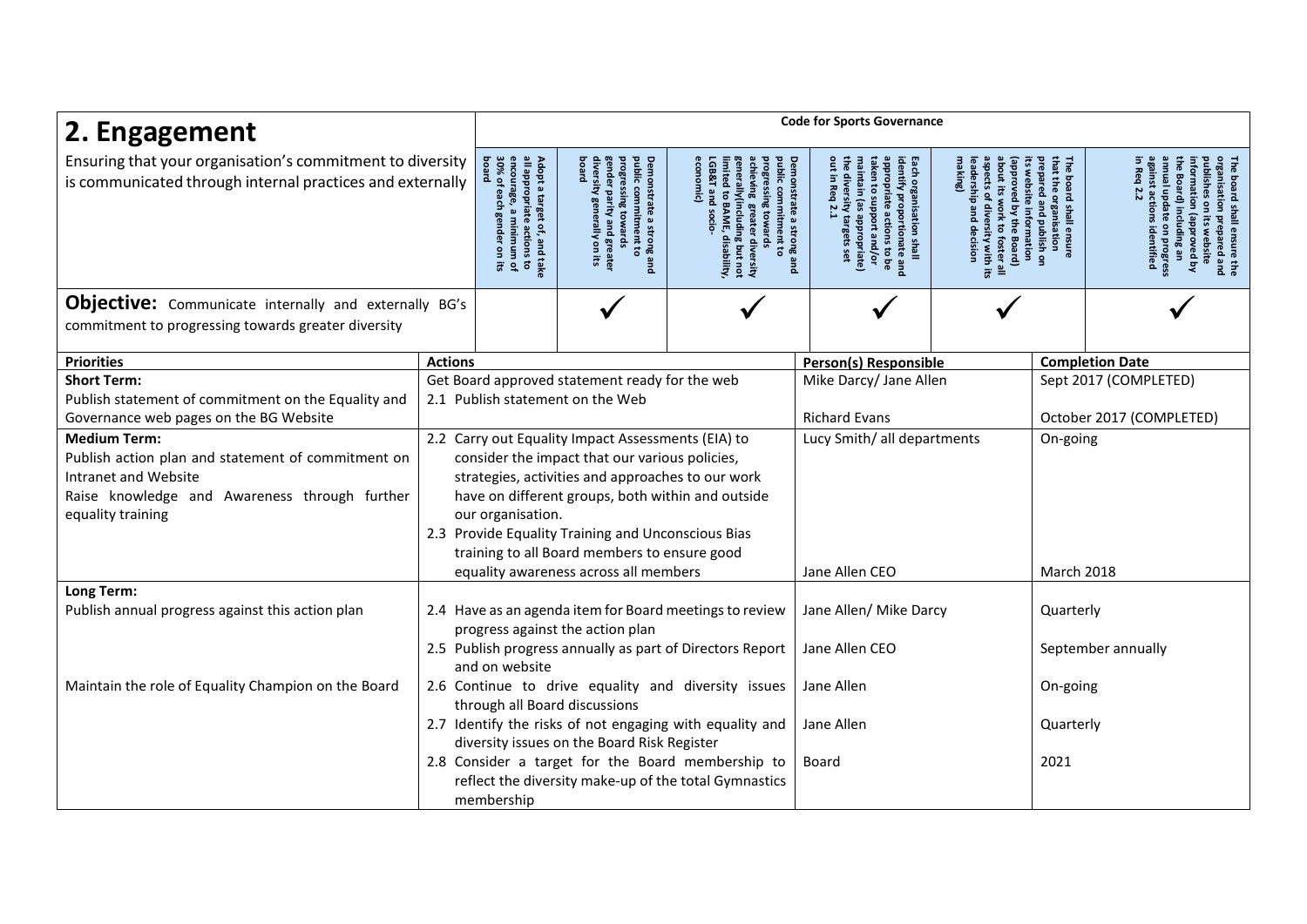| 3. Progressing talent from Within                                                                                                                          | <b>Code for Sports Governance</b>                                                                                                                                                                                                                   |                                                                                                                                                         |                                                                                                                                  |                                                                                                                                                                                                                                                                                              |                                                                                                                                    |                                                                                     |                                                                                                                                                                                |                        |  |
|------------------------------------------------------------------------------------------------------------------------------------------------------------|-----------------------------------------------------------------------------------------------------------------------------------------------------------------------------------------------------------------------------------------------------|---------------------------------------------------------------------------------------------------------------------------------------------------------|----------------------------------------------------------------------------------------------------------------------------------|----------------------------------------------------------------------------------------------------------------------------------------------------------------------------------------------------------------------------------------------------------------------------------------------|------------------------------------------------------------------------------------------------------------------------------------|-------------------------------------------------------------------------------------|--------------------------------------------------------------------------------------------------------------------------------------------------------------------------------|------------------------|--|
| A focus on developing a strong internal pipeline of diverse<br>talent to populate decision making and other structures.                                    | board<br>all appropriate<br>30%<br>encourage,<br>Adopt a target<br>$\overline{Q}$<br>$\omega$<br>minimum<br>$\ddot{\vec{\sigma}}$<br>actions to<br>and take<br>g<br>ಡ ೩                                                                             | generally on<br>parity and<br>public commitment to<br>progressing towards gender<br>Demonstrate a strong and<br>greater diversity<br><b>GS</b><br>pased | public commitment to<br>progressin<br><b>Jenerall</b><br>ylincluding<br>g towards<br>area<br>disability,<br>diversity<br>but not | Demonstrate<br>diversity<br>Req 2.1<br>taken<br>dentify proportionate and<br>Each organisation shall<br>naintain (as<br><b>ppropriate</b><br>to support and/or<br>cargets<br>യ<br>appropriate) th<br>$\pmb{\omega}$<br>actions<br>strong and<br>$\overline{5}$<br>gut<br>$\overline{g}$<br>Б | nformation<br>vith its lead<br>he Board<br>g<br>lership<br>(approved by<br>outits<br>$\circ$<br>pue<br>응<br>work<br>$\overline{a}$ | he board shall ensure that<br>he organisation prepared<br>nd publish on its website | $Req$ 2.2<br>lenu<br>ormation<br>blishes on<br>board shall ensure the<br>inisation prepared and<br>actions<br>de)<br>its website<br>identified in<br>broved by<br>rogress<br>å |                        |  |
| <b>Objective:</b> Ensure diversity is considered during all succession<br>planning and recruitment throughout the organisation                             |                                                                                                                                                                                                                                                     |                                                                                                                                                         |                                                                                                                                  |                                                                                                                                                                                                                                                                                              |                                                                                                                                    |                                                                                     |                                                                                                                                                                                |                        |  |
| <b>Priorities</b>                                                                                                                                          | <b>Actions</b>                                                                                                                                                                                                                                      |                                                                                                                                                         |                                                                                                                                  |                                                                                                                                                                                                                                                                                              | Person(s) Responsible                                                                                                              |                                                                                     |                                                                                                                                                                                | <b>Completion Date</b> |  |
| <b>Short Term:</b><br>Establish current position in relation to the 9<br><b>Protected Characteristics</b>                                                  |                                                                                                                                                                                                                                                     | 3.1 Update audit information for staff, by level, and Board<br>Lucy Smith/HR<br>Dec 2017<br>for key protected Characteristics                           |                                                                                                                                  |                                                                                                                                                                                                                                                                                              |                                                                                                                                    |                                                                                     |                                                                                                                                                                                |                        |  |
| <b>Medium Term:</b><br>Produce an action plan to address any imbalances for<br>specific protected characteristics within Board and<br>Leadership positions | Jane Allen CEO/ Full Board<br>2018/2019<br>3.2 Based on updated audit information agree some positive<br>actions to improve diversity in identified areas.<br>3.3 Co-opt skilled representation from BAME communities<br>onto Board sub-committees. |                                                                                                                                                         |                                                                                                                                  |                                                                                                                                                                                                                                                                                              |                                                                                                                                    |                                                                                     |                                                                                                                                                                                |                        |  |
| Long Term:<br>Endeavour to ensure staff at all management levels<br>are representative of the wider gymnastics population<br>they serve                    |                                                                                                                                                                                                                                                     | actively address this imbalance.                                                                                                                        | 3.4 If diversity gaps are identified from the above actions,<br>put in place an education and recruitment plan to                |                                                                                                                                                                                                                                                                                              | Julie Haydon/ Sarah Ashley-Ruff/ Jane<br>Allen                                                                                     |                                                                                     |                                                                                                                                                                                |                        |  |